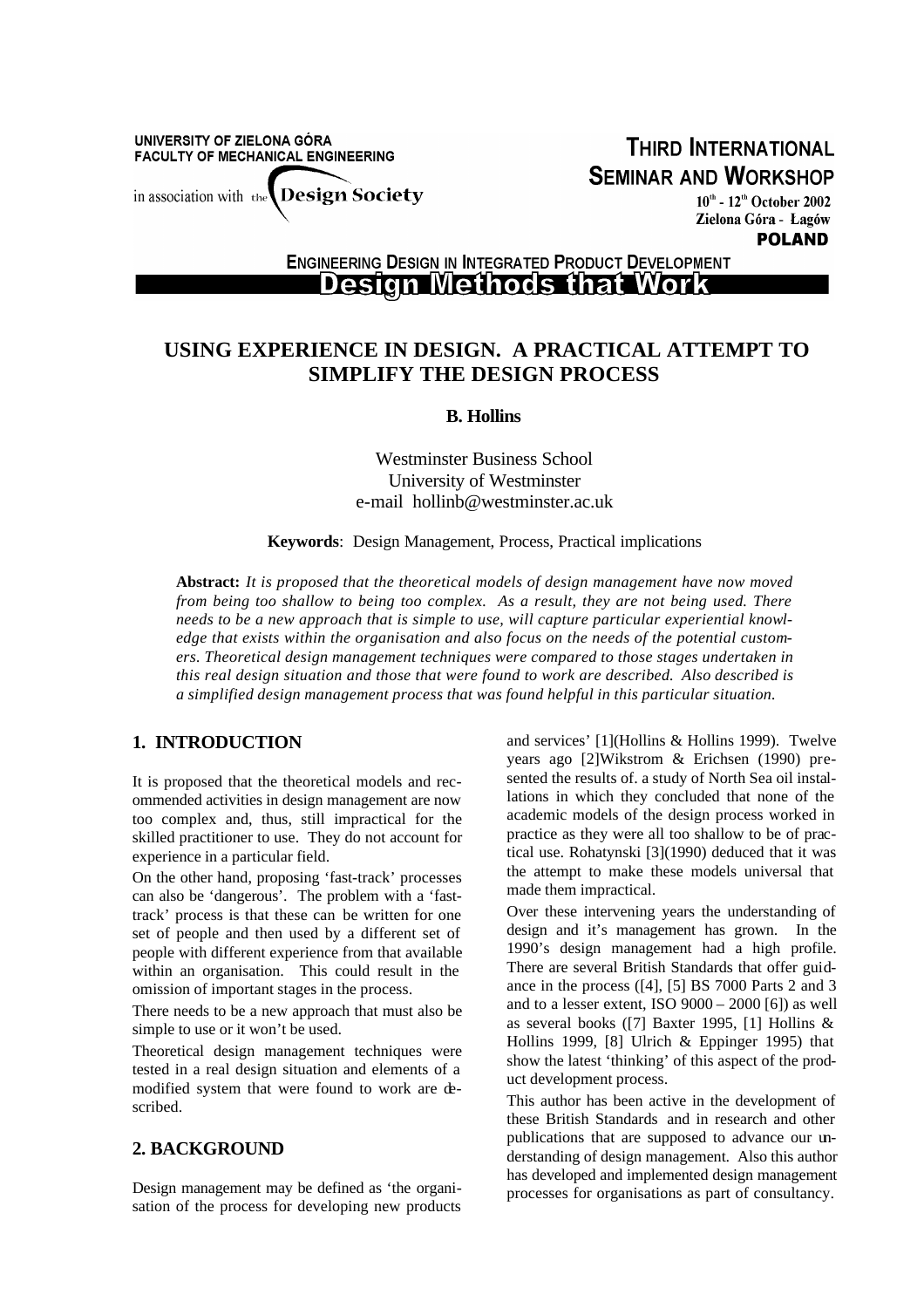Some of these companies were later revisited to see how these processes were working. A typical comment was that the processes appeared to work all right. But on further questioning it was revealed that they were not always (sometimes rarely) used because they were difficult, often slow and this directly impinged on the product 'time to market'.

## **3. PROJECT**

More recently this author has been involved, as a Non-Executive Director with a company called 'Cool Logistics' in the field of pharmaceutical distribution. The company supply shipping systems for the transportation of temperature sensitive products anywhere in the world. These temperatures, defined by the customers are, typically,  $+2$ degrees C to 8 degrees Celsius.

The main method for cool distribution has been to package the pharmaceuticals into well insulated containers and keep the inside of the container cool through the use of ice packs. The company's marketing edge has been in the testing of the systems and the certification.

This provides an assurance to customers that the product will remain within the 2-8 degrees Celsius that customers require over the specified period of days despite the variation in temperature outside of the container. This means that pharmaceuticals can be sent throughout the world with the confidence that the contents will arrive in good condition.

Of course, all this currently works well which is why the systems have remained, virtually unaltered for such a period. But there are drawbacks to the existing methods. Pharmaceutical distributors need to keep ice-packs frozen in a refrigerator until it is time for them to be used. Furthermore, during use, the ice-packs slowly melt. This causes no problem if the packages are delivered on time but if delayed in, say, customs, for a period of days the contents of the packages may become spoilt and need to be destroyed and replaced. The problem can be overcome with the use of refrigerated transportation but this is expensive, typically fifty per cent more than the price of non-refrigerated trucks and there is no reliable aircraft equivalent.

Although the methods adopted for testing and validation have become significantly more sophisticated, the products used in cool pharmaceutical distribution have remained, essentially, the same for the past twenty years - until now.

## **4. NANOCOOL**

All this is about to change due to an exciting new product. The new product is called NANOCOOL and is a joint venture between Cool Logistics of Bedfordshire, England and Nanopore of New Mexico, America who are developing a revolutionary new form of 'absorption cooling'. This product is still under development and is protected by worldwide patents. This involves cooling through vacuum absorption and is operated as follows:-

The cooling device is built into the lid of the insulated container. The cooling process is actuated by the press of a button on the pack and can provide up to several days of product cooling without the need for any form of electric power or precooling (as will be demonstrated in the conference presentation). The ongoing development is targeted towards the 48/72 hour devices.

After initiation of the NanoCooler, heat is transferred from the inside by evaporating modified water at low pressure; this evaporation takes place at low temperatures. The temperature inside the box falls and remains controlled until the evaporation process is complete and then the temperature begins again to climb. The cool part of the packet is on the inside of the insulated container whereas the heat is ducted away to outside the container. Temperature sensitive printing indicates that the system is operating correctly inside the container.

The device works thus. When the process is initiated through the pressing of the button modified water is released into the cooling 'packet'. Molecules of this modified water are attracted to a modified food-safe absorbing material (the whole system also has the benefit of being food safe) and absorption causes this part of the packet to become cool. The temperature then rises in the absorbing material. This method of absorbing heat from the container is seven times more efficient than ice.

For products aimed at the 2-8 degree C. shipment range evaporation occurs at around +4 C. Nano-Cool technology is reactive to changes in ambient temperature. As the ambient temperature increases, the device 'works harder' and the cooling rate increases and steadies the product temperature.

Figure 1 shows a printout of the temperature inside the container as well as the ambient temperature. It can be seen that after initiation, the temperature inside the box falls and remains controlled until the absorption process is complete and then the temperature begins again to climb.

By altering the flow rate and the speed or amount of absorption it is possible to control the rate of temperature fall, the minimum temperature, and the time that the product is to remain cool. Thus, by fitting larger, smaller or even several NanoCoolers to an insulated container it is possible to extend or alter the cooling characteristics or even provide emergency 'back up' cooling.

In practice, the control of the absorption rate is critical. If this happens to slowly then the tempera-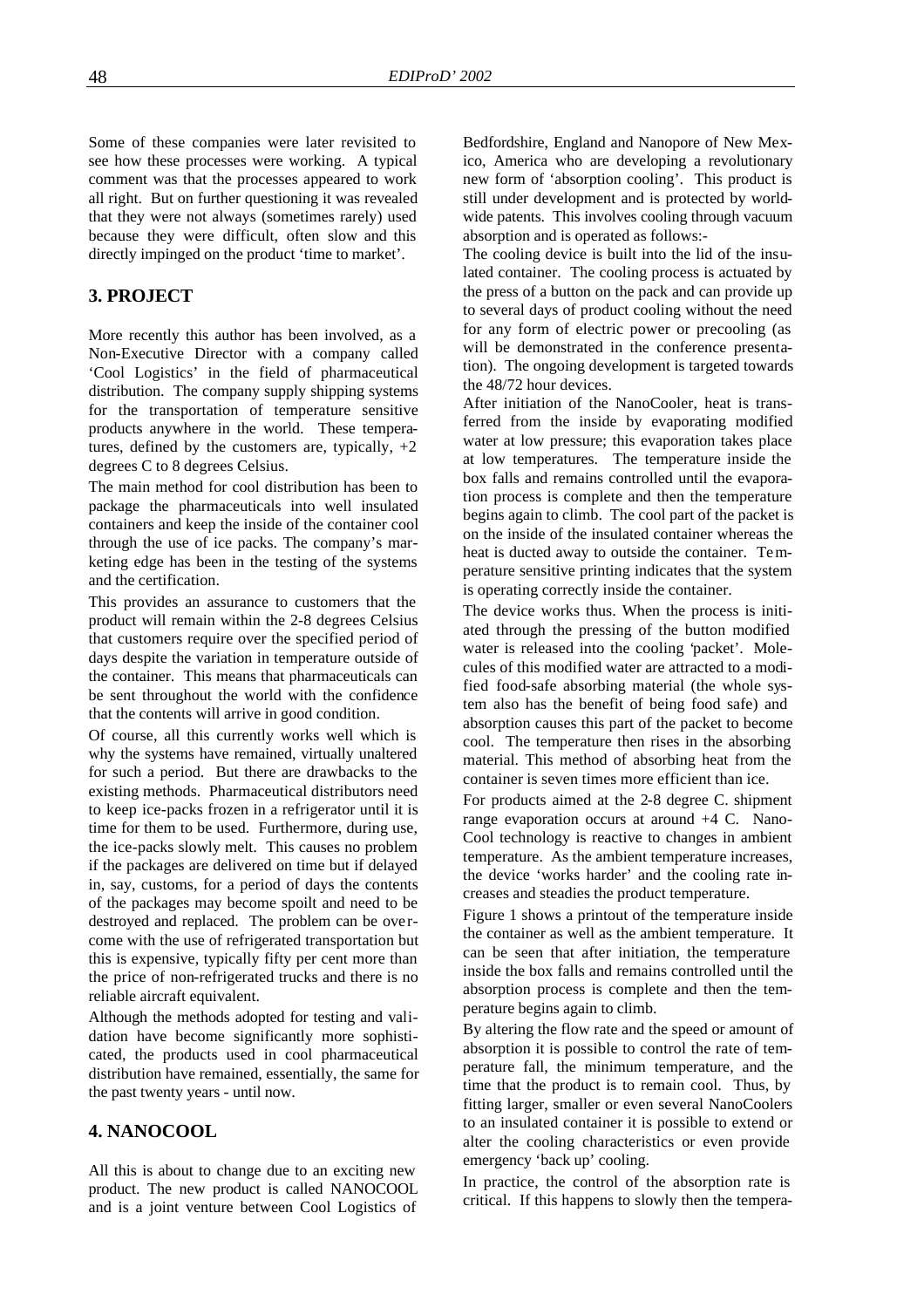ture drop is to little or to slow. If the absorption rate happens too fast then the cooling period will end before the required time.

space that it takes up in the warehouse. This means that a delivery company, such as Federal Express, can collect temperature sensitive products from their customers (such as blood samples for analy-



#### $s$ ) and the cooling process can be initiated just as  $\alpha$ *Figure 1.*

#### **5. PRODUCT ADVANTAGES**

This following section will read like an advertisement for the product. This is necessary in order to demonstrate a different emphasis in the product development.

One of the main advantages of the NanoCooler is that it is much smaller and lighter than the equivalent icepack. The cooling device is about 75% the size and only 20% of the weight of its equivalent ice-pack required to do the same job. This means that a larger amount of pharmaceutical product can be put into the same sized box or a smaller container can be used for the same quantity of product to shipped. With a smaller container there is less surface area which has to be kept cool and, therefore, smaller NanoCoolers can be used, which means a reduction in courier costs.

As transport costs per unit volume (often by air freight) are one of the major costs in transporting pharmaceuticals, the overall saving in volume significantly reduces the overall transport costs. Savings will be better than 5%-15%.

There is also the saving through not having to prefreeze ice-packs (which can take 48 hours) and then to keep them frozen. It is such sums that show that the NanoCooler can actually operate competitively on price compared with using ice-packs. Another advantage of the elimination of frozen ice packs, which makes the freezer redundant, is a saving in the

the product is put into the box. Thus distributors can keep a supply of the NanoCoolers on the shelf and they will be ready at the press of a button to cool the product if and when it is needed. The devices have a shelf life of about twelve months.

## **6. PRODUCT DISADVANTAGES**

There are also disadvantages of the NanoCool technology. With an icepack it is obvious if it is working but this is not the case with the NanoCooler. To offset this problem temperature sensitive paint is used that changes colour if the device has been correctly activated.

The NanoCooler must be actuated by an operator pressing a button and this could introduce human error. This operating button has been designed to be as simple as possible as well as being protected against accidental operation.

Furthermore, the product may be past it's 'use by' date and this will be printed on it. Of course, the device may have been incorrectly manufactured. Stringent quality assurance procedures are being introduced that conform to ISO 9000-2000.

The advantages of any product would be used in the promotion of the device. The disadvantages indicate where additional design work is required. It must be remembered the advantages and disadvantages of any new design are not of equal value when compared with what is already on the market. It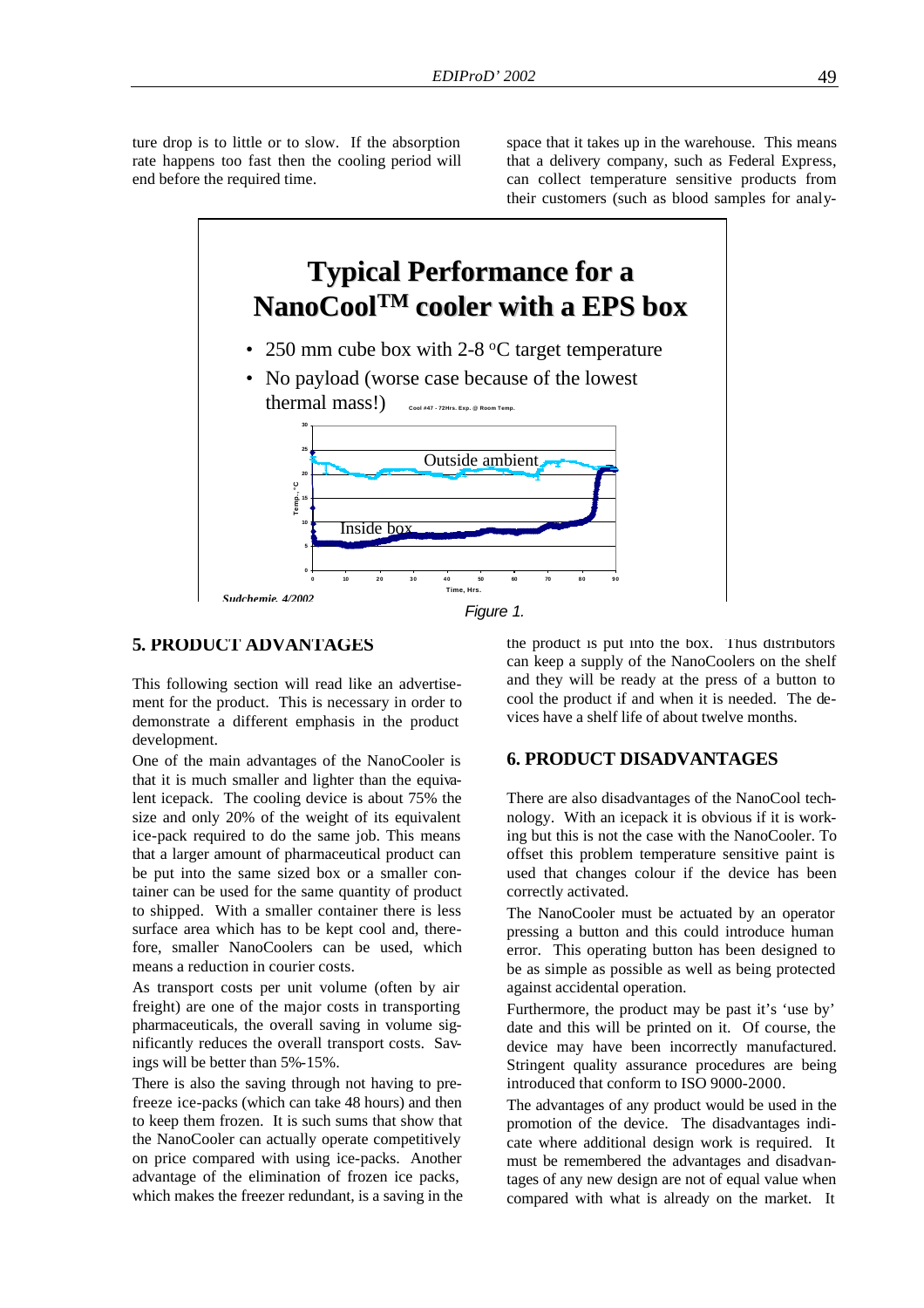may be that one disadvantage could destroy the entire potential for the product. Quite often, this is the likely selling price which is higher than the market will stand even taking into account the increased advantages of the new product.

Once again, this shows the importance in fully understanding the customer's needs and wants and the cost necessary to fulfil these needs and wants.

It should also be remembered that the cost of any new product will always be relatively high at the start of production and this will fall over time as markets grow to support batch and then mass production – if it is that type of product.

Initially, there will be capital expenditure on production equipment. The cost of the actual product development needs to be paid off. There will be high advertising and other promotion costs associated with the introduction of the new product to potential customers. And also, the company will be operating at the bottom of the learning curve and efficiencies will subsequently result as experience and output grows.

With the NanoCool it is being initially aimed at the small volume high value end of the market.

## **7. THE ENVIRONMENT**

Links were also made to the whole life benefit for the company through the various stages of the design model [9](Bush & Sheldon 1993). One aspect of this was the prospect of developing the product so that the cooling system could be reversible. This could make it worthwhile arranging for the product to be returned to Cool Logistics and the company was prepared to supply a prepaid return label or even pay for the cost of the returns It is perhaps disappointing in this time of concern about the environment that market research has indicated that major customers are not likely to want the bother of returning the used NanoCoolers even if there is a financial incentive to do so. This indicates that perhaps much of the discussion emanating from the top of being a 'green' organisation has not permeated down to the 'doers' in these companies ([10] EMAS 1995, [11] BS 7750 1994).

#### **8. SMART**

Part of the development has been funded through a SMART Award from the UK Department of Trade and Industry. Interest has also been shown by the UK Design Council. They will be including the concept as one of their 'Innovation Stories' when the product is marketed in September 2002.

The NanoCool was demonstrated to some major potential customers and they are enthusiastic. Chris Gardener of APB (a pharmaceutical company) was

at this event and has since written; 'We can see the potential for saving a lot of our distribution costs. And the sooner we can start using this system the better as far as we are concerned'. Clearly they see that this is a fundamental advance.

There will still be a market for the traditional icepacks in pharmaceutical distribution systems for the foreseeable future and there may be cases where they are preferred. But there is no doubt that the NanoCool is an exciting new development that is likely to be the first choice in this and other cool distribution markets. This is one of the first of several exciting new products that are to be developed by Cool Logistics over the next couple of years.

#### **9. RESULTS**

The development of this product has provided the opportunity to 'test' some of the latest theoretical design management models and principles in a practical application to see if the theory is now practical. The main model that it was intended to use was from BS 7000 Part 2 (1977) [4]. In practice, no specific design model was followed although several informed the processes used.

Many of the existing doctrine regarding design management were found to hold true. This shows that we have progressed in our useful understanding and aid to the practitioner in recent years.

#### **9.1. Stepped Specifications**

One of the keys has been in the recent developments in our understanding of Product Design Specifications. The results also confirmed the effectiveness of the stepped approach for specification compilation. This can instil existing learning and experience into its compilation [12] [13] (Hurst & Hollins 1995, Hollins & Hurst 1995). With these, a small amount of information is identified and from this it is possible to make the decision as to whether it is worth making the investment to take the project to the next stage of product development. Thus the information grows in a series of steps. At any of these steps a decision may be taken to abandon the project, these are called 'bail-out points'. These are easier to use and go, some way, towards solving the problem.

In effect, this gives a front-end loading to product development and causes more projects to be (rightly) abandoned without much having been spent on them. The process is easier to use but there is a disadvantage. Although the overall time that a company may spend on the total number of design projects is reduced, as many more product ideas are abandoned at an early stage, the design team may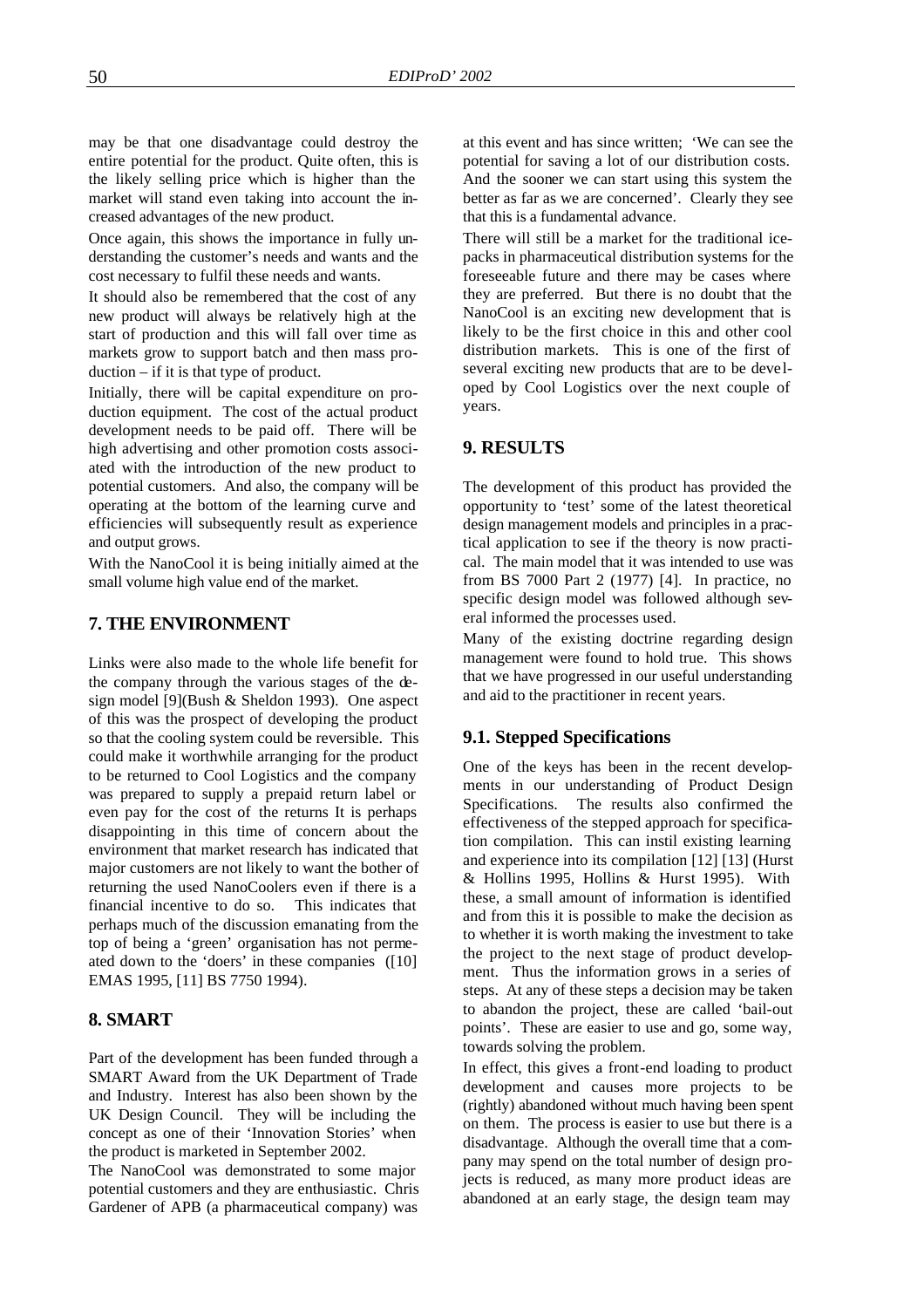spend more time on any one successful product developed through to market due to the increased number of assessed stages involved.

## **9. 2.Initial Parameters**

Prescribing an initial set of parameters on which an organisation should base future developments did save a great deal of time as described in BS 7000 part 1 (1999) and Hollins & Hollins (1999) [14], [1]. In effect, it focused a potentially good product towards specified market niches that the company could usefully exploit. In this case it clearly showed the sequence of different markets that should be approached starting with the high value markets and down through to the low value high demand commodity markets. In this case the sequence of proposed whole life planning for market penetration has been planned for a period of five years. This was also similar to the mapping of both the length and width of the Innovation Highway [14] (BS 7000 part 1 1999).

## **9.3.Concurrency and Iteration**

Another aspect that was prevalent throughout the design process was concurrency. The literature indicates that concurrency in developing new products tend to occur within certain stages of an overall design management process [15] (Hollins & Hollins 1991). That is, concurrency cannot (logically) occur in between, say, the market research stage and the detail stage of the design process. In this case the concurrency was far greater due to the high degree of iteration.

In practice, the design process of this highly innovative product was so iterative that aspects of all stages of the design process were occurring at the same time. It is believed that the degree of innovation involved in this project has meant that it has been necessary to undertake some planning of the later stages (selling and manufacturing) as early as the market research stage. Perhaps this finding just indicates that iteration is far more extensive and detailed than is generally acknowledged in the literature.

# **9.4. Innovation**

It should be remembered that innovation can occur throughout the value chain  $[16]$  (Topalian & Hollins 1998) including the marketing end of the process and all such opportunities need to be confronted and resolved early in the process. This could also be considered as part of the concurrent engineering. In this case, the marketing side would not require a significant degree of innovation and so the existing knowledge that the directors held of the market could be used.

## **10. LATERAL THINKING**

An interesting piece of Lateral Thinking [17] (de Bono 1993) was brought into play whilst developing the NanoCooler. When operating correctly the temperature curve drops to the required temperature and then stays flat until the process ends and then the temperature begins to rise as shown in figure 1.

Unfortunately, the level of this flat portion of the temperature curve is quite difficult to control at the required level of between 2-8 degrees Celsius. Quite often, when in use it would drift down to zero, which was initially considered unacceptable

The temperature at which the process settled is determined by the rate of flow of the absorbent liquid and, in theory, it would be possible to control this flow (and thus the temperature) by placing a flow control valve in the line. But this flow could be as little as 0.1 ml/min - very difficult to control with any accuracy at low cost.

Then during one of the many brainstorming sessions that occurred in all stages of this product development somebody mentioned that the ice packs currently used are arranged so that they do not cause the product to freeze.

But (as said) when freezing occurs in the Nano-Cooler, the system stops working and the temperature in the container will rise. This will cause the NanoCooler to unfreeze and the NanoCooler will begin to operate again. Therefore, it should be possible to control the freezing effect and to allow the temperature of the NanoCooler to 'saw-tooth' within controlled parameters. It has been pointed out to us that this saw-tooth effect is exactly the temperature output of a domestic fridge or freezer. This meant that the valving becomes unnecessary and the trick is to arrange controlled cooling to take place sufficiently far away from the product so that it would be maintained within the required temperature range.

This has an additional advantage over any attempts at controlling the flow rate through valves. The outside of the box may be exposed to any (unexpected) varying temperatures up to 40 degrees Celsius. Valving the flow could be matched to an anticipated outside temperature but this relies on the 'guess' at this temperature being correct. If the guess is wrong then the product could be exposed to temperatures outside of the accepted range and would be spoilt.

Using the controlled freezing means that the outside temperature of the container need not be predicted. If the NanoCooler is called upon to work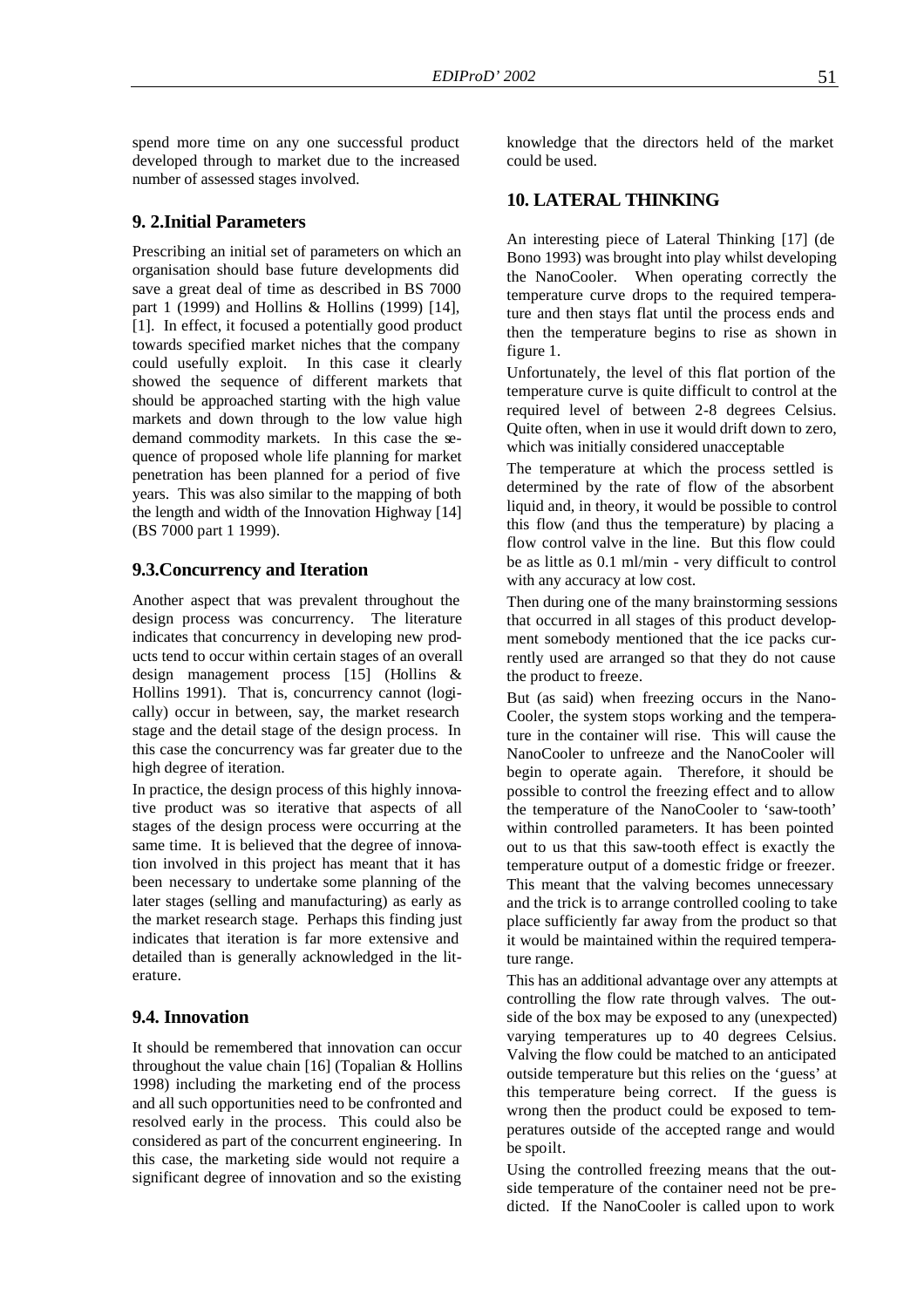'harder' then freezing will be delayed and the cooling will work for a longer period of time. Conversely, if the temperature outside the container is cooler than anticipated, the NanoCooler will freeze in its 'safe' area and the cooling process will cease until the outside temperature again begins to rise.

The simple beauty of this control method is that it is both inexpensive and variable to outside conditions.

## **11. A NEW WAY USING EXPERIENCE?**

As a result of our learning, an alternative, simplified, emphasis in design management for new product development is proposed, based on what was found to work in this particular product development. It is suggested that existing experience can be incorporated into the process through the identification of areas where development is actually needed.

In this example, although this was a new start-up company, the three directors have more than 30 years of experience in providing solutions to this market. We chose to channel our effort into particular known customer needs rather that spread our effort outside of chosen boundaries. The process builds on earlier work [15] (Hollins & Hollins 1991) and has to be kept simple for it to be acceptable to practitioners.

It is now accepted that the main reason for new product failure is market failure [18], [19] (Hollins & Pugh 1989, Cooper 1999). Bearing this in mind, the step was taken that planning a new product should be viewed mainly as an exercise in satisfying the market at all stages of the customer experience (at a profit). This means that customer needs throughout the life cycle of the new design should be paramount in it's design.

Research previously undertaken for the UK Department of Trade and Industry [16] (Topalian & Hollins 1998) had already shown that those successful companies that planned their new products well into the future (some up to more than ten years) did not tend to look specifically at new technology. They were more likely to adopt one of two strategies. Either they would identify likely new markets and then seek the technology that would satisfy that market (generally these are large  $\sigma$ ganisations). Or they would find real potential markets that would use the technology that they had discovered and then 'aim' the development of that technology towards those markets (these tend to be small companies). This development followed the second of these strategies. What they did not do was assume that customers existed for any bright new technological idea. If this reasoning was already widely accepted today then products would not appear on the market with many features that we, the customers, neither want nor subsequently use.

It was anticipated that this development would be closely related to the company strategic plan. But although the strategic plan is important this plan did not allow for the serendipity in which this new high potential product came about. It was found that the product development programme tended to inform and alter the strategic plan. If this is a common occurrence it would appear that Product (and Service) development, especially in very small companies, leads the company strategy rather that following it. This is fundamentally different from most writing on strategic management. Further work is needed to identify if this is an isolated case or whether this is commonplace. If it is the latter then the importance of strategic design management has been understated in management literature. Furthermore, the common practice of considering strategic management without giving thought to product design may actually be wrong in all but large multi-product enterprises.

#### **12. THE PROCESS**

The following outline of an experiential design process is proposed. Most of this will occur at the early stages (the first 15%) of the design process where the costs are low but 85% of the management decisions are made. Essentially, this would be undertaken at the market research and product design specification compilation stages.

1. Understand the existing products (competition) that serve the market you are trying to reach (some may be your own products). Beware of Levitt's (1961) marketing myopia [20] as this may indicate that the competition is likely to be wider than initially thought. Experienced product developers often know this competition if the new product is to meet their existing markets.

2. Then identify the advantages and disadvantages of the potential new product against that which already exists on the market. This stage is not new [15] (Hollins & Hollins 1991). Parametric Analysis can help here if it is a manufactured product [18] (Hollins & Pugh 1989). This tends to be less useful when appraising a service.

3. Specify the minimum performance standards in each case for the new product to be able to compete with the competition in every case. Some will not matter and some will be essential and this must also be indicated. The reasoning here is made on the realisation that people do not buy technology, they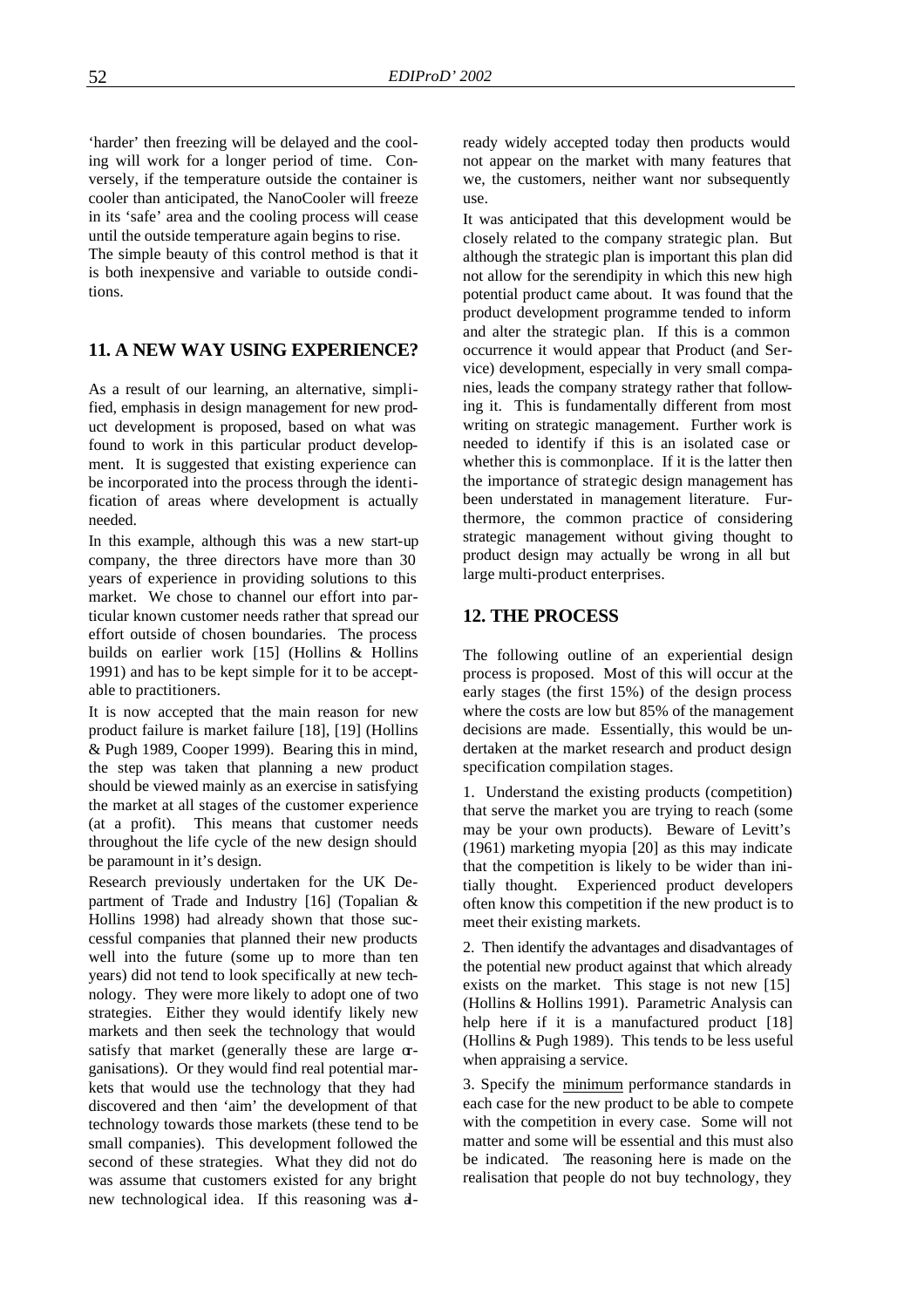buy the benefits that can be derived from that technology [1] (Hollins & Hollins 1999).

4. As a result, it is also necessary to identify the technology that will provide this performance standard that customers require for the various design parameters. This stage is quite difficult in practice. Essentially, it means identifying the important aspects and then quantifying aspects of the product design specification, starting with the most important. It is putting numbers to the proposed design. Although experience helps, it needs to be confirmed by customers through market research.

5. Specify the maximum performance in each case that is required by the potential customers. Deming's (1986) [21] phrase that we should endeavour to 'delight the customer' is now common as a basis around which Total Quality programmes are built. Parasuraman, Zeithml and Berry (1988) [22] applied this thinking when developing their SERVQUAL and the gap analysis to demonstrate how to improve the quality of services. More recently Huda (1997) [23] has proposed that there is a service level beyond which customers do not require (or notice) a greater level of service at any point in time. Over time, expectations rise but this can be anticipated and accommodated within subsequent design improvements.

If it is accepted that there is a maximum (and therefore optimum) performance level for a service, then providing a product that exceeds these performance levels (usually at a higher development cost) is a waste of time, effort and money. This requires either well focused market research or a good understanding of the market that comes through experience (or both). Parallels can be drawn here with Quality Function Deployment, ([24] Hauser & Clausing 1988, [25] Akao Y. 1990) where the 'voice of the customer' defines the subsequent design work that is to be undertaken. In practice, what is being proposed here is less structured and is configured around the identified important elements in the product design specification.

6. Identify the unique selling propositions (or benefits) that the new product idea could provide, over and above the competition, and identify if customers really want these Unique Selling Propositions (U.S.P.'s).

7. Identify the minimum standards/performance that the customers want from each of these U.S.P's. The effect of this is shown on figure 2.

| 8. Identify what needs to be done to compete in |  |  |  |
|-------------------------------------------------|--|--|--|
| <b>Performance Func-</b>                        |  |  |  |
| tion                                            |  |  |  |
|                                                 |  |  |  |
| maximum customer                                |  |  |  |
| performance<br>$re-$                            |  |  |  |

 $\ddot{\phantom{1}}$ 

*quired*

ing design. Others may be achieved through the design of the service.

9. Develop each of these sectors using stepped specifications ([12] Hurst & Hollins 1995). Knowing the important design problems that must be solved will result in greater resources being devoted to them. If any one of these important features cannot be achieved then the project can be put on hold until a technical breakthrough is made (archived) or abandoned. In practice, most of these problems can be identified early in the process and thus do not appear after much time or money has been spent on the project.

The emphasis throughout is a focus on the market.

As can be seen, the ease in which a design team will be able to achieve the above depends a great deal on their experience and understanding of the product market. Less experience will indicate more work but those with experience will need less research. All this is easier for developments made for industrial markets as was the case here. In industrial markets the customers are usually fewer and more easily identified, some are larger and known to be more important and their requirements tend to be more clearly defined. Furthermore, purchases for industrial markets tend to be made in a more logical manner rather than by whim or impulse.

At first glance what is being proposed seems fairly obvious but it is not the way that many plan their new product development. It could be called Design Management by Objectives and mirrors aspects of Management By Objectives as first prescribed by Drucker in 1955 [26]. Particular objectives can be identified and the design team can concentrate on fulfilling these. Other areas are of less importance and, in some cases, can be ignored. Of course, all of this is highly iterative, more so than was expected, but most of this iteration will all take place before the detail stage of design, at the low cost end of design.

Communication has been identified by Andreassen as being a key difficulty in concurrent engineering.

#### $\sim$   $\sim$  The project did not be project did not be project did not be project did not be project did not be project did not be project did not be project did not be project did not be project did not be project did not b **NanoCool<sup>TM</sup> in a "stand**  $\sim$  100000  $\sim$  0.0000  $\sim$  0.0000  $\sim$

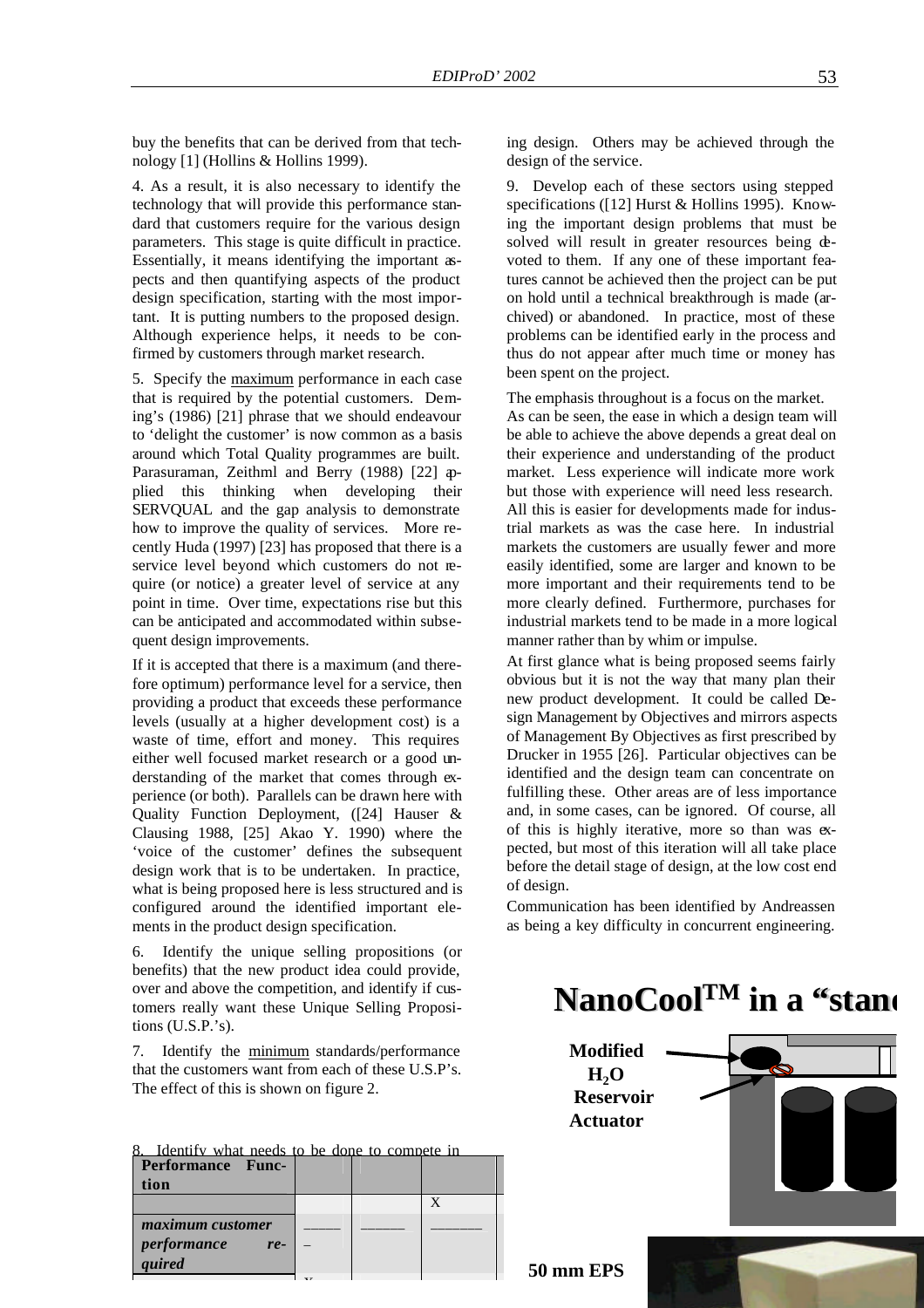The theory implies one concept stage in the design process but practice showed that many beneficial 'off-hand brainstorming sessions' ([28] Lockwood 2000) took place throughout the design process to 'sort out' small difficulties as they occurred. These concerned marketing and operations as we ll as design. This is a confirmation, in fact, an expansion of that proposed by Hollins & Hollins (1995) [29], that a design process consists of many concept stages within the overall design process. A gestation period was in-built into the brainstorming sessions by revisiting various themes after a period of a few days or weeks [4](BS 7000 Part 2 1997).

#### **13. CONCLUSIONS**

This paper has attempted to show which aspects of the theory were found to work and how other aspects needed modification to operate more effectively. The result of this research highlights a dilemma for academics proposing 'sophisticated' design management models. We academics have still some way to go in our research before we can be confident that our design management processes can be considered suitable for the practitioner, but we are getting there.

The spotlight was put on developing those areas that are particularly needed to make the product competitive. It also fully utilises the existing knowledge of the particular design team - which would be different in any new design project for a new market or new design team. Furthermore, it quickly shows if the potential product is achievable by focusing on specific design areas. This will encourage the necessary abandonment of potential failures early in the process.

The focus here is the product idea, the market, the competition, but not necessarily the company business plan.

In a large and established organisation with a large portfolio of products the strategy can lead and the products follow to fulfil that strategy. In 'micro' organisations, where there are fewer products, a new product could have a more fundamental effect on the entire organisation. This makes the product strategy lead the company strategy. This is fundamentally different from that stated in the strategy literature. This is, perhaps, the main finding of this paper.

#### **References:**

- [1] Hollins B, Hollins G. (1999). *Over the Horizon. Planning products today for success tomorrow.* Wiley: Chichester
- [2] Wikstrom K and Erichsen S. (1990) *Design Models Used in the Development of North*

*Sea Oil Installations Compared with Theoretical Design Models*. Proceedings International Conference on Engineering Design. Dubrovnik.

- [3] Rohatynski R. (1990). *Process of Technical Design Operational Approach.* Proceedings International Conference on Engineering Design. Dubrovnik. August.
- [4] BS 7000 Part 2. (1997). *Design Management Systems: Guide to Managing the Design of Manufactured Products.* British Standards Institution: London
- [5] BS 7000 Part 3. (1994). *Guide to Managing Service Design*. British Standards Institution: London
- [6] ISO 9000 (2000) *Quality Systems*. British Standards Institution. London
- [7] Baxter, M.(1995*) Product Design*. Chapman and Hall.
- [8] Ulrich k. & Eppinger S. (1995) *Product Design and Development*. McGraw Hill.
- [9] Bush S.A. & Sheldon D.F. (1993) *Whose Cost is it Anyway?* Prc. Int. Conf. on Engineering Design. The Hague. August.
- [10] EMAS (1995) *EC Eco-Management and Audit Scheme for Local Government.* Dept. of the Environment.
- [11] BS 7750 (1994*). Environmental Management Systems* British Standards Institution: London.
- [12] Hurst K and Hollins WJ (1995) *Improved Product Design Specification Compilation*. Proceedings. International Conference on Engineering Design. Praha. August.
- [13] Hollins B. and Hurst K. (1995) *Research into User-Friendly Specifications for Effective Design Management*: *Refining and Simplifying the Process*. Journal of Engineering Design. Vol 6 No. 3.
- [14] BS 7000 Part 1. (1999*). Guide to Managing Innovation*. British Standards Institution: London
- [15] Hollins G, Hollins B (1991). *Total Design: Managing the design process in the service sector*. Pitman: London
- [16] Topalian A. and Hollins W. (1998) *An Innovative Approach to Developing The New British Standard on Innovation Management.* Conf. Quantum Leap. Managing New Product Innovation. Univ. of Central England. September.
- [17] de Bono E. (1993) *Handbook for Positive Revolution*. Harper Business.
- [18] Hollins W. and Pugh (1989) *Successful Product Design: What to do and When.* **Butterworths**